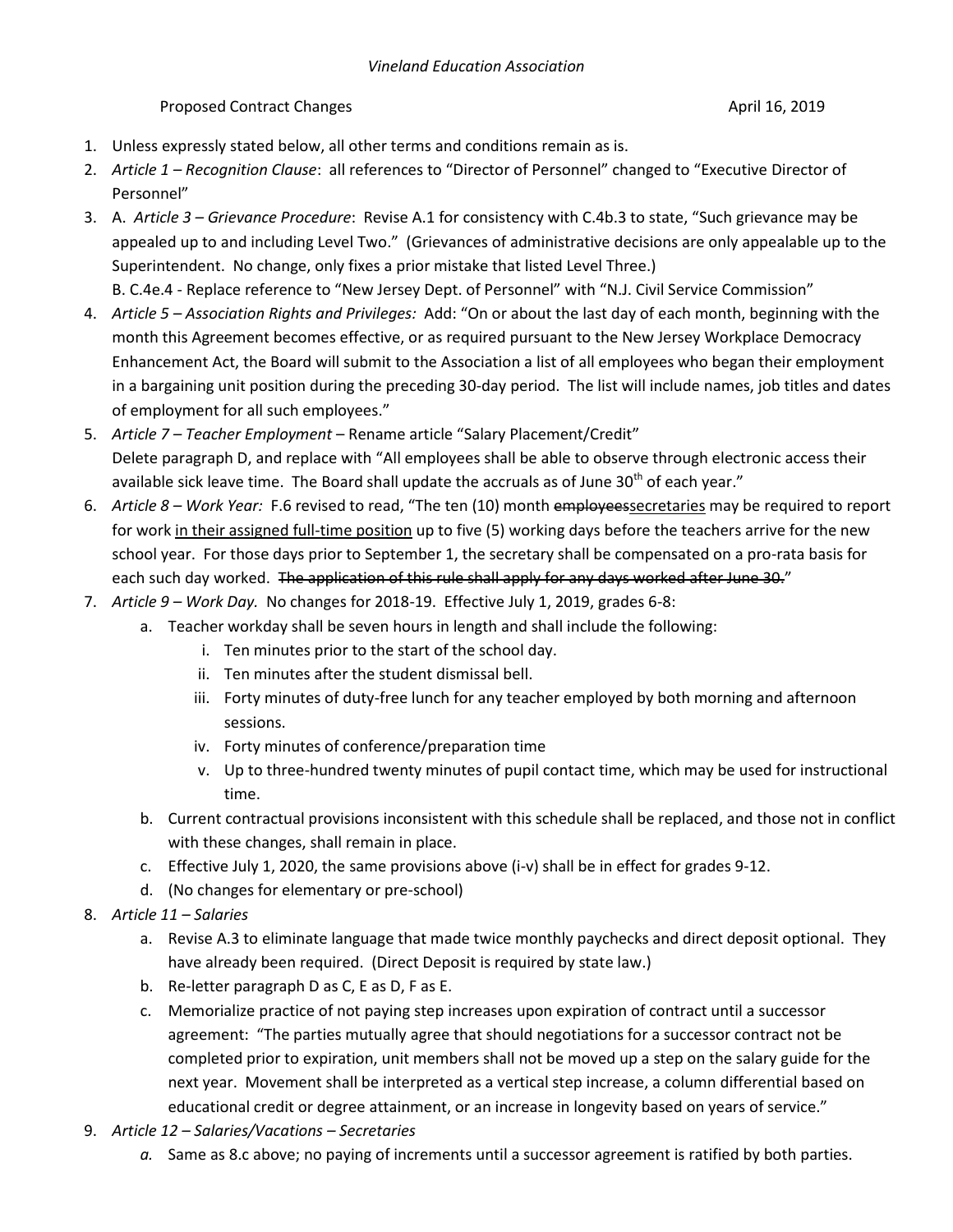b. Vacation Schedule – C(b); Eliminate Effective July 1, 1995, employees subject to this sub-article may accumulate no more than 5 vacation days for use in the subsequent year. Vacation entitlement accumulate prior to July 1, 1995 shall remain available to employees affected by this sub-article. Replace with: Ten and 12 month employees may carry one year's allotment to the following year to be used by June 30 of that year. Any days carried and not used by June 30 shall be forfeited.

|                       | <b>TS MOUTH</b> |                                  |                  |                  |                  |
|-----------------------|-----------------|----------------------------------|------------------|------------------|------------------|
| <b>Beginning Year</b> | Days Earned     | <b>Notes</b>                     |                  |                  |                  |
| 1                     | 1 day per month | maximum 12 days                  |                  |                  |                  |
| $2 - 10$              | 12              | Granted/Available for use July 1 |                  |                  |                  |
| $11 - 15$             | 15              | $\mathbf{u}$                     | $\mathbf{u}$     | $\iota$          | $\boldsymbol{u}$ |
| 16                    | 16              | $\mathbf{u}$                     | $\boldsymbol{u}$ | $\mathcal{U}$    | $\boldsymbol{u}$ |
| 17                    | 17              | $\mathbf{u}$                     | $\boldsymbol{u}$ | $\boldsymbol{u}$ | $\mathbf{u}$     |
| 18                    | 18              | $\boldsymbol{u}$                 | $\boldsymbol{u}$ | $\boldsymbol{u}$ | $\boldsymbol{u}$ |
| 19                    | 19              | $\mathbf{u}$                     | $\boldsymbol{u}$ | $\mathcal{U}$    | $\boldsymbol{u}$ |
| 20                    | 20              | $\mathbf{u}$                     | $\boldsymbol{u}$ | $\mathcal{U}$    | $\mathbf{u}$     |
|                       |                 |                                  |                  |                  |                  |
|                       | 10 Month        |                                  |                  |                  |                  |
| <b>Beginning Year</b> | Days Earned     | <b>Notes</b>                     |                  |                  |                  |
| 1                     | 1 day per month | maximum 10 days                  |                  |                  |                  |
| $2 - 10$              | 10              | Granted/Available for use July 1 |                  |                  |                  |
| $11 - 15$             | 12.5            | $\mathbf{u}$                     | $\mathbf{u}$     | $\mathcal{U}$    | $\iota$          |
| 16                    | 13              | $\mathbf{u}$                     | $\boldsymbol{u}$ | $\mathcal{U}$    | $\mathbf{u}$     |
| 17                    | 14              | $\mathbf{u}$                     | $\boldsymbol{u}$ | $\mathcal{U}$    | $\mathbf{u}$     |
| 18                    | 15              | $\mathbf{u}$                     | $\boldsymbol{u}$ | $\mathcal{U}$    | $\bf{u}$         |
| 19                    | 16              | $\mathbf{u}$                     | $\boldsymbol{u}$ | $\mathcal{U}$    | $\mathbf{u}$     |

c. Revise vacation chart for 12 month employees as follows and add chart for 10 month employees:

 $12 M + 1$ 

- d. D. Promotion incorporate Dec. 2017 sidebar agreement: "A secretary or clerical staff member already holding a 'principal' title and having been assigned permanent, additional clerical job responsibilities, may remain in the 'principal' title and receive up to \$3,500, in addition to his/her base salary. It is acknowledged by the Association and the Board that additional work volume is not necessarily additional responsibility."
- 10. *Article 13 – Teacher Evaluation,* Paragraph B Add: "The parties recognize that an electronic signature may be accepted in the absence of a physical signature. The Board shall have the right to require electronic signatures. Teaching staff shall have the right to a printed copy at their option."
- 11. *Article 14 – Vacancies, Transfers & Reassignments:* 
	- a. Revise A to allow for electronic postings and vacancies and promotional opportunities or vacancies.
	- b. Add to D "The parties recognize that, as applicable, the Board is subject to the rules and regulations of the N.J. Civil Service Commission, which may ultimately determine the identity of the successful secretarial candidate for new positions, vacancies and/or promotions."
	- c. Add to D: "Leave time in the final year of employment shall be pro-rated upon time actually worked in that year." (for purposes of payment for unused sick or personal time at retirement)

12. *Article 15 – Sick Leave:*

- a. Add to paragraph A: "In the final year of employment, sick leave shall be pro-rated based upon time actually worked in that year." (for purposes of payment for unused sick or personal time at retirement)
- b. Revise C: "Any teacher retiring as defined by the State of N.J. Div. of Pensions & Benefits, shall receive for each day of unused accumulated sick leave \$70 multiplied by the number of such days accumulated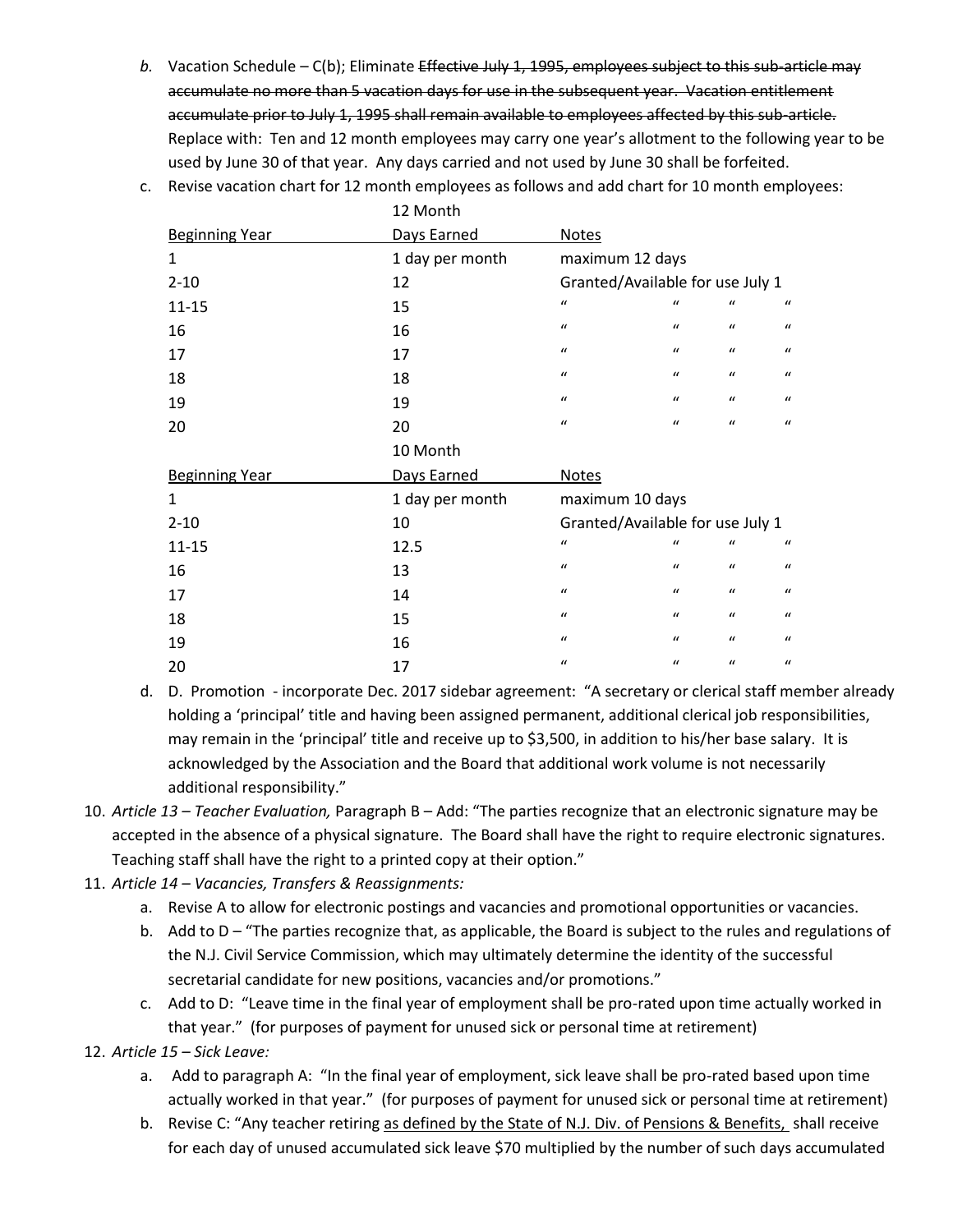with a cap of \$20,000 \$15,000. Secretarial reimbursement shall be equal to sixty (60%) percent of the teacher reimbursement. Any employee with more than \$15,000 earned as of the date of ratification of this Agreement shall be entitled to that amount in excess of the \$15,000 cap prior to retirement. In that event, the employee shall be capped at \$15,000."

- c. Eliminate Section D. (referenced the \$20,000 cap and cap waived if notice given prior to Nov. 1 notice for following year.
- d. F(2)(a): Add "In the final year of employment, sick leave shall be pro-rated based upon time actually worked in hat year." (for purposes of payment for unused sick time only)
- e. F(2)(b): Revise to "An employee who has been laid off and subsequently becomes reemployed shall be credited with the total accrued sick leave at the time of layoff from the District."
- 13. *Article 16 – Temporary Leaves of Absence and Personal Leave Days*
	- a. Add to end of second sentence in subarticle C: "All unused temporary or personal leave days available in any school year shall be converted to accumulated sick leave, as provided for in Article 15C, and subject to N.J.S.A. 18A:30 and the New Jersey Civil Service Commission. Leave time in the final year of employment shall be pro-rated based upon time actually worked in that year."
- 14. *Article 17 – Extended Leaves of Absence:* Paragraph C, revise: "A teacher An employee shall be paid his regular pay, in addition to any military pay received, for up to 90 working days in a calendar year during the period of this military training or active duty."
- 15. *Article 18 – Professional Development and Educational Improvement*
	- a. Paragraph A: update course reimbursement dates to July 1, 2018 to June 30, 2020 and July 1, 2020 to June 30, 2022.
	- b. Delete A.1 and A.2 (no reimbursement for year 1 of employment or while non-tenured) no longer relevant or possible since reimbursement is only permissible for tenured employees.
	- c. Add new language: "Speech language pathologists (aka speech therapists) shall be reimbursed by the Board each year for the cost of renewal of their Certificate of Clinical Competence.
- 16. *Article 21 – Deduction from Salary*
	- a. Paragraph A revise to "…Said monies together with records of any corrections shall be transmitted to the Membership Division of the New Jersey Education Association by the  $15<sup>th</sup>$  of each month..." (changes reference from "treasurer of the Vineland Education Association.)
	- b. Paragraph B revise to "An appropriate authorization form as provided by the Board of Education Vineland Education Association by the 15<sup>th</sup> of each month..."
	- c. Paragraph D revise to: "Employees may individually elect to have monies deducted directly deposited from their pay into the Members First of NJ Federal Credit Union. Said deductions may be changed no more than two times during a school year. These funds shall be placed in the Cumberland School Employees Federal Credit Union.
- 17. *Article 23 – Insurance Protection*
	- a. A(2) Add "Effective July 1, 2019, no waiver payment will be made to any employee for waiver of coverage. Employees shall retain the right to opt out of benefits in the event the employee demonstrates proof of alternate coverage. In consideration of the elimination of this benefit, a wage guide adjustment of \$300,000 shall be applied." (this eliminates payment for opting out of insurance and applies most of that savings to the salary guide to pay salary increases to all members. *Due to Ch. 78, members can no longer coordinate benefits and have double coverage for self or family. Since benefits are no longer free, there is no need to take and pay for additional coverage. There is no longer any financial benefit for opting out of insurance OR holding extra insurance.*)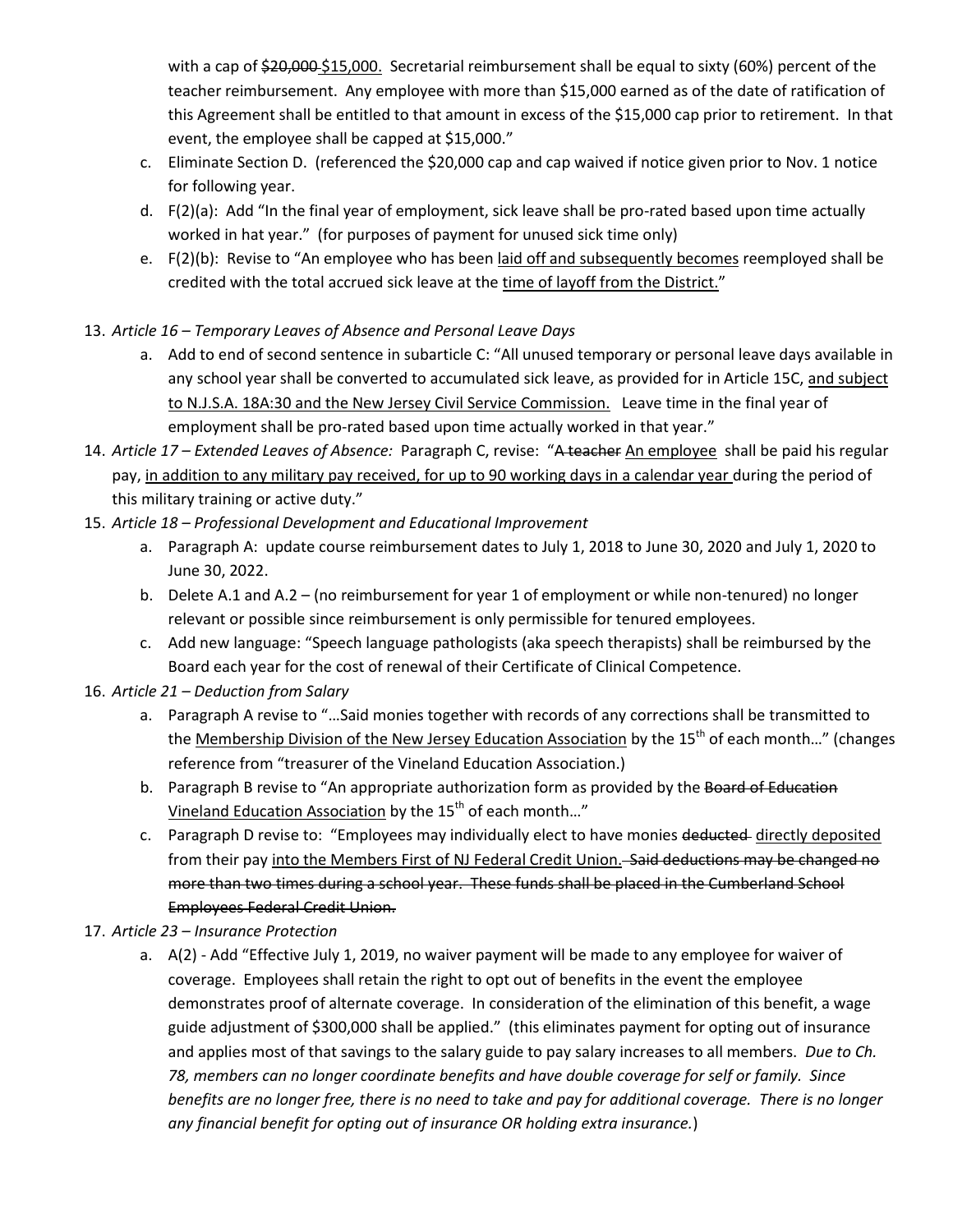- b. The vision insurance rider to our Aetna medical plan will be eliminated. This saved \$98,000. The coverage was redundant as benefits are already provided under our contractually guaranteed VSP vision insurance plan.
- 18. Certificated Salary Guides to be distributed and incorporated as Schedule A.
- 19. No change to Schedule B.
- 20. Schedule C Revised Civil Service titles in accordance with Civil Service title current title list.
- 21. Secretarial Salary Guides to be distributed and incorporated as Schedule D.
- 22. Miscellaneous:
	- a. The Association agrees to withdraw the pending grievance with regard to pro-ration of employee leave time at retirement.
	- b. Add new Management Rights section. (See attachment) This only references rights already enshrined in state law. It does not give the Board any further or additional rights over employees.
	- c. All leave of absence language will be combined into one separate article.
	- d. The N.J. Public Employee Relations Commission (P.E.R.C.) Fact-Finder, Robert Glasson, retains jurisdiction pending final approval of the terms of this Memorandum of Agreement and execution of a final agreement between the parties.
	- e. The parties shall meet to develop mutually agreeable salary guides consistent with this Memorandum of Agreement. (done, guides as presented)
- 23. All other terms and conditions not listed above remain as currently written in the expired Agreement.
- 24. All members are entitled to vote on the ratification of this memorandum of agreement. Voting shall take place on Thursday, April 18 at your building as conducted by your Building's Association Representatives.
- 25. This information, salary guides and this document will be posted on the members only Contract section of the Association website: vea-njea.org. You will have to log in with your NJEA credentials from your membership card. Your password, if you never changed it, is the last four digits of your SSN. Please feel free to direct further questions to the Bargaining Committee or the VEA office at 856-696-9200:

| Louis Russo, President / VHS-S vealrusso@gmail.com |                      | Heather Musto, Sabater E.S.                  |
|----------------------------------------------------|----------------------|----------------------------------------------|
| Regina Merkel, Vice President / Petway E.S.        | vearmerkel@gmail.com | Brandy Patch Durand E.S.                     |
| Val Carbonara, Treasurer / Sabater E.S.            |                      | Dayna Quiles, Pilla I.S.                     |
| Mil Johnson, Landis Admin. Bldg / Secretarial      |                      | Patti Gibbs, Memorial I.S.                   |
| Robert Imperato, VHS-N                             |                      | Note: Pre-K representative resigned from the |
|                                                    |                      |                                              |

district and was not replaced as we were in mediation and proposed workday changes did not affect Pre-K.